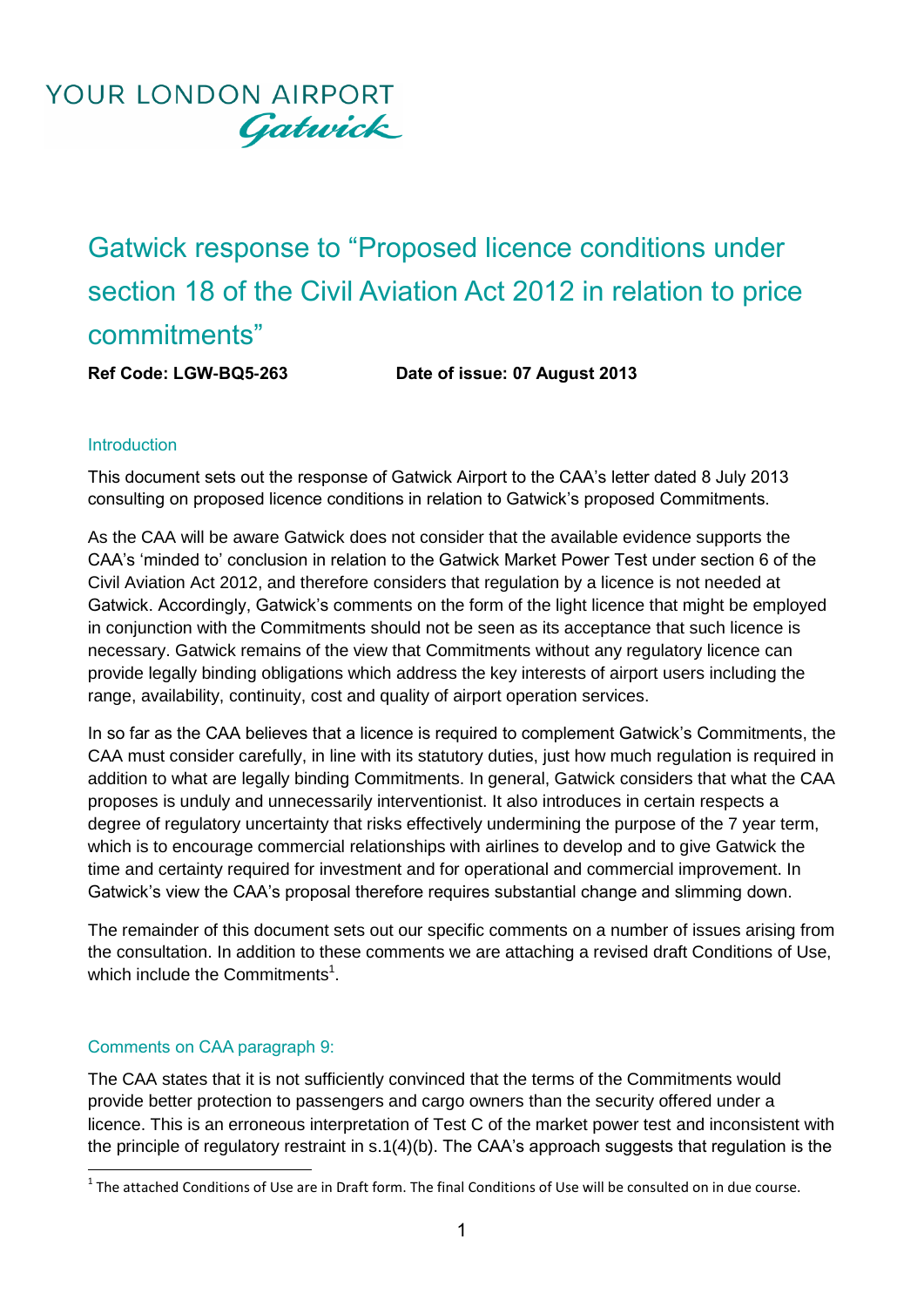

starting point and that the onus is on Gatwick to persuade the CAA to depart from that starting point. In our view, the onus under test C is clearly on the CAA to establish that, taken as a whole, the benefits of regulation are likely to outweigh the adverse, effects and under s.1(4)(b) regulatory intervention must be limited to "cases in which action is needed".

### Comments on CAA paragraph 10:

The CAA states that "…enforcement concerns could be addressed through the scope for enforcement under a licence where Commitments were not delivered as expected." GAL remains firmly of the view that the amended Commitments and the related contractual enforcement rights render regulation through a licence superfluous.

### Comments on CAA paragraph 11:

a) – The CAA indicates that a licence would include a condition that would enable the CAA to take enforcement action in the interest of end users, rather than simply airlines. Gatwick notes that under our Commitments airlines have direct contractual enforcement rights, and we remain of the view that enforceability is not an issue: see detailed comments in response to CAA paragraph 14 below. Furthermore GAL's success in a competitive airport market will be dependent on its ability to operate and develop the airport in the interest of end users2.

b) – The CAA notes that a licence would prevent Gatwick from altering or withdrawing the Commitments without good reason. Gatwick has undertaken in the revised Commitments that it will not, throughout the seven year term, amend Commitments relating to price, service, continuity of service, financial resilience, investment and consultation and dispute resolution. This obligation will be included in the Conditions of Use and be enforceable by the airlines. Furthermore any attempt by GAL to withdraw from the Commitments would provide a change in circumstances entitling users to request or the CAA to implement a market power test afresh.

c) – The CAA appears to envisage having the right to direct changes to Commitments in response to a dispute where the Commitments are operating against the user interest. We are unclear as to exactly what the CAA envisages. A dispute in relation to the Commitments would be subject to the adjudication provisions in the Conditions of Use. The Commitments provide a default for those airlines not entering into contracts with the GAL. The whole basis of the Commitments would be undermined by the ability for airlines to seek their amendment by the CAA. We also note that airlines will of course continue to have the ability to seek redress for breaches of the Airport Charges Regulation or the Groundhandling Regulations.

d) – The CAA is proposing an ability to freeze charges for up to 18 months if it is undertaking an investigation. Such a price freeze would undermine the basis of the Commitments. It would create fundamental regulatory uncertainty not present in the current regulatory model. It would create an incentive for airlines to lobby the CAA to open an investigation and freeze charges (a large prize for the airlines) rather than operating the commitments as a contractual arrangement between the airlines and GAL. Effectively, GAL would be making a 7 year commitment but other parties would

 2 [snow equipment, working with border force + something about CAA not supporting our SQR proposal for airlines]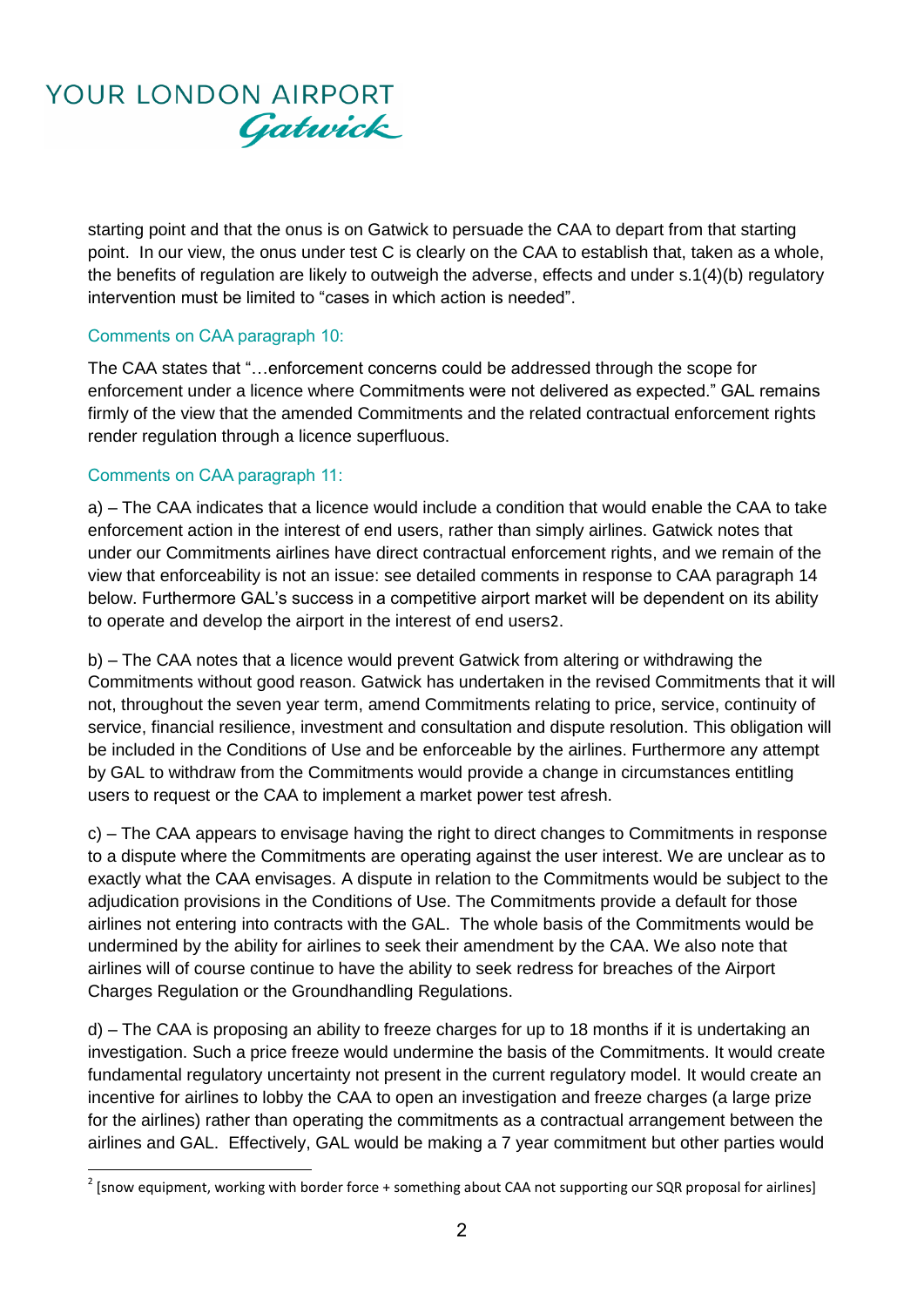not; at any point the CAA could issue a Temporary Price Control Notice (there is no limitation on the CAA's discretion to do so in Condition 3.11(c) of the draft) depriving GAL of the ability to raise prices as agreed under the Commitments and potentially leading to the imposition of a fresh price control. The CAA will recall that a main driver for a 7 year term was to provide certainty for GAL in making investment decisions. The CAA's proposal to retain the right to intervene significantly reduces that certainty and reduces the normal free market incentive to invest. In any event, a price freeze is unlikely to provide a useful remedy to any alleged detriment to end users as the CAA has accepted that changes in airport charge are unlikely to flow through to end users. In addition to this we do not understand why a price freeze is required for licence modifications or a market power assessment. The Act provides a mechanism for licence modifications which contains no such provision for price freeze.

### Comments on CAA paragraph 14:

The CAA highlights that one of its main concerns with the Commitments is that they are enforceable only by airlines and that this is a problem because the interests of airlines are not always aligned with those of passengers and cargo owners. The CAA therefore considers that enforcement by passengers and cargo owners should be possible directly or by the CAA itself exercising step-in rights. Gatwick makes three points in relation to this proposal:

(1) The CAA does not intend to make a finding that Gatwick holds market power in the provision of cargo services. Since the CAA must have regard to the principle of regulatory restraint under s. 1(4)(b) (namely to target regulatory activities only at cases "in which action is needed") it ought not to be concerned with the position of cargo customers since they are protected by competition in the market. (See also s. 104.)

(2) Turning to passengers, the interest of passengers and airlines will often be aligned. However any solution to protect the passengers' interests where they might not be aligned with the interests of passengers should be proportionate and have regard to the fact that Gatwick will be competing for passengers and thus incentivised to ensure that the service provided by Gatwick to their passengers best suits the interests of those passengers. GAL's proposals in relation to the role of the Passenger Advisory Group below is a proportionate response to the risk identified by the CAA. It should also be noted that enforcement by any single airline will be sufficient to ensure compliance.

(3) The CAA accepts that if passengers were able to enforce the Commitments directly there would be no need for the CAA to have step-in rights. It is difficult to think that any individual passenger would in reality be interested in taking enforcement action personally against Gatwick: if they were that unhappy about the service offered by Gatwick, they would switch to another airport. Gatwick believes that the interests of passengers are best served by practical rather than theoretical options.

In the light of the above points, GAL proposes that the role of the Passenger Advisory Group is reinforced. To this end GAL proposes to increase the role of PAG such that they are consulted formally on airport development projects, thus providing a direct passenger voice into the current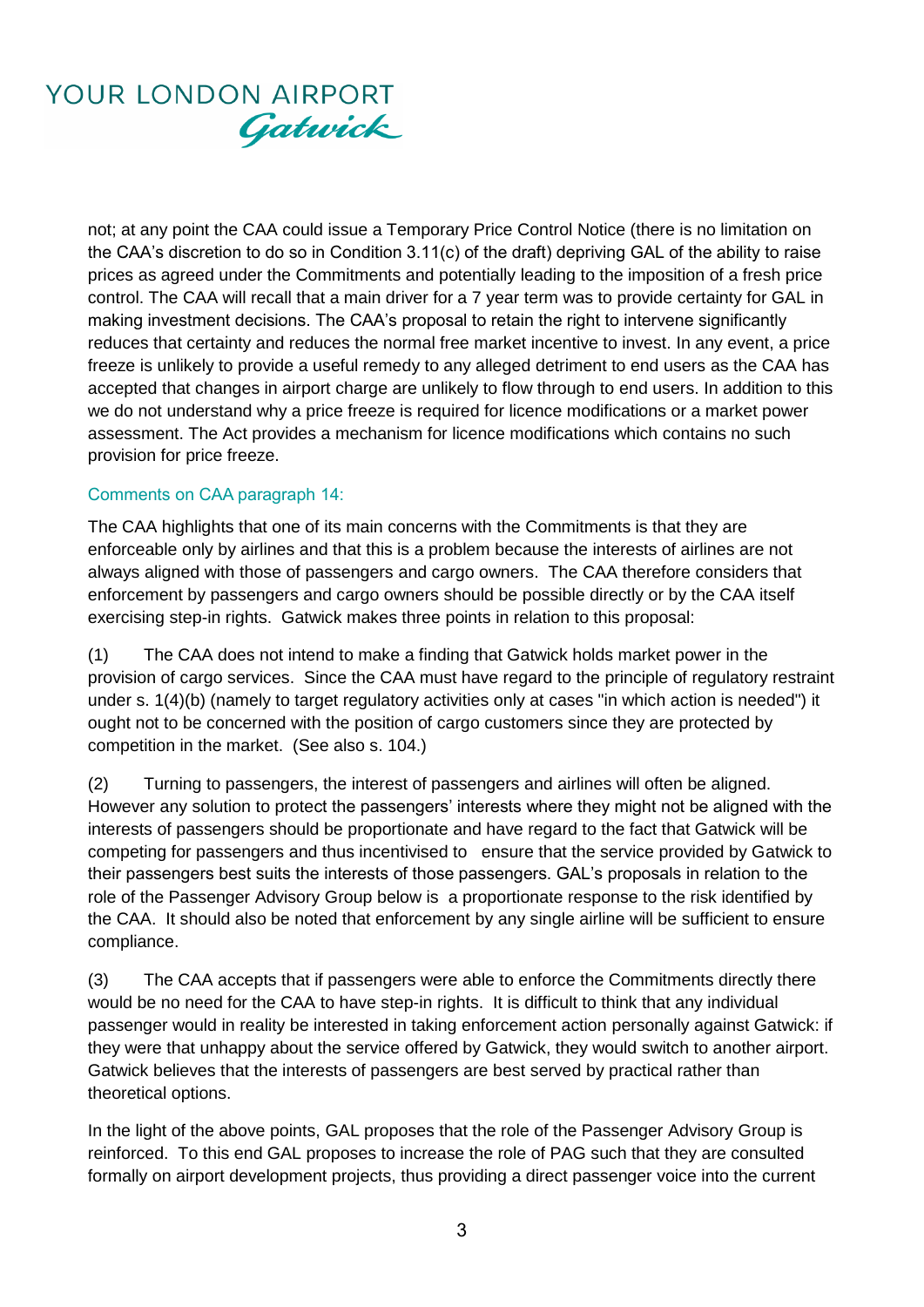and future performance of the airport. GAL has committed to continue to consult the ACC on capital development and proposes that the PAG group be included in those formal consultation meetings. This goes much further than today and enables PAG to input into airport strategic discussions as well as the more informal, tactical level involvement they have today.

### Comments on CAA paragraph 15:

The CAA comments that it would normally expect the airlines to manage their contractual relationships themselves and that the CAA would get involved only if it considered that there was detriment to end users that was not being addressed, or if it was clear the Commitments were not working as expected. Gatwick is of the view that contractual enforcement by the airlines is the appropriate remedy if the airlines consider Gatwick to be in breach of its clear obligations under the Commitments. The adjudication process Gatwick has suggested is intended to provide a rapid process for the airlines to obtain redress while not taking away their right to have the matter determined by the courts. The airlines are not required to go through the adjudication procedure if they believe urgent injunctive relief is required. We concur that leaving the airlines to seek redress under the contractual route will be more efficient than a CAA investigation.

## Comments on CAA paragraph 17:

The CAA is including a licence condition which requires Gatwick to comply with the Commitments in a manner which furthers the interests of passengers and cargo owners with regards to the range, availability, continuity, cost and quality of airport operation services. GAL has two concerns about this proposal:

- (1) The duty in s. 1(1) of the Act on the CAA is not unqualified. It is subject to the remainder of s. 1. If the duty in s. 1(1) is placed on Gatwick, it could lead to absurd results. The interests of users might be furthered by vast capital expenditure or large price reductions yet, even in a fully licensed world, the CAA would never require Gatwick to make such investments or cuts in its prices, not least because of the obligation in s. 1(3)(a) to have regard to the need to ensure that Gatwick is able to finance its provision of airport operational services.
- (2) The Commitments which will be included in the Conditions of Use are drafted as clear contractual obligations which can be interpreted and enforced by the courts and in a 'Commitments supported by a licence' scenario, by the CAA. Gatwick will either be in compliance or not. If the meaning of the Commitments is subject to an obligation on GAL to comply with them in a manner which furthers the criteria in  $s. 1(1)$  of the Act, there will be no certainty about their terms for two reasons. First, the main terms of the Commitments and the s.1(1) term will be potentially at odds with one another. Secondly, the objectives in s. 1(1) will frequently be at odds with one another (better service may come at a cost etc.) and a Court would not be in a position to judge how the trade-offs should operate. The CAA's proposal, if implemented, would mean that the Commitments were unenforceable as a matter of contract law, an outcome that nobody wants.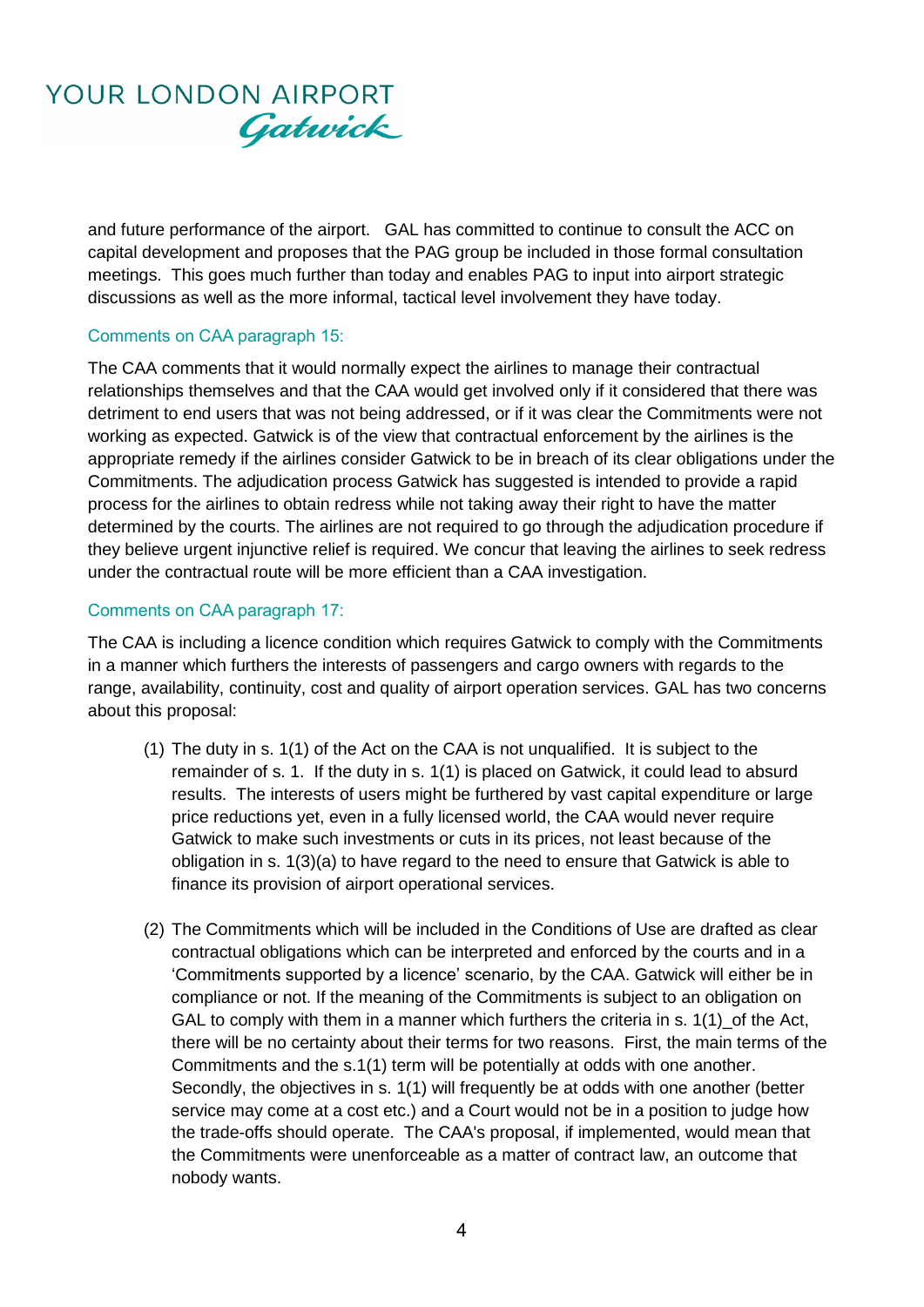Gatwick suggests that the correct approach is for the CAA to examine the draft Commitments taking account of its duties under s. 1 of the Act (including the duty of regulatory restraint in s. 1(4)). The Commitments were framed to further the interests of users of air transport services regarding the range, availability, continuity cost and quality of airport operation services. If the CAA agrees, then the Commitments stand on their own terms without any need to superimpose a reference to s. 1(1) of the Act: that review will have been done when approving them in the first place.

The CAA expresses a concern that GAL may breach its service standards and pay rebates to airlines, which may make business sense to GAL but would be contrary to the interests of customers. This concern is mistaken. The obligation to pay rebates is intended to create an incentive on GAL to comply with the service standards: it is therefore an enforcement mechanism intended to further the interests of users. The issue is not whether a further means of enforcement is required but whether the rebates are set at a level which provides the right incentives for Gatwick. Gatwick believes that they are but has nevertheless added an escalator to the SQR rebate to provide confidence that it has no intention of paying rather than complying with its service commitments.

### Comments on CAA paragraph 19:

We are providing a revised draft of the Conditions of Use which includes the Commitments with this submission as an appendix.

## Comments on CAA paragraph 21, 22 and 23:

Regarding the proposed modification procedure: We believe the CAA may have misunderstood how the modification provisions in the Commitments are intended to operate. The price Commitment and service Commitment may be amended only where the requisite majority of airlines has consented. This will be a question of fact. The adjudication procedure is not intended to resolve whether a modification should or should not be made. Likewise, in a licence regime, neither the airlines nor GAL would be able to seek a determination from the CAA that a modification should be made if the requisite majority has not been obtained. In these circumstances the party would need to rely on the modification process set out in Section 22 of the Act.

In para. 23, the CAA proposes to introduce an ability to seek a determination from the CAA which it says "could be helpful". This reflects an erroneous tendency to over-regulate. The issue to be considered under s. 1(4)(b) of the Act is whether "action is needed" not whether the CAA's further involvement "could be helpful".

### Comments on CAA paragraph 26 (regarding temporary price freeze):

Please note the points we have already made in response to paragraph 11 d) above. The CAA states that it considers the main risk to end users from the potential abuse of substantial market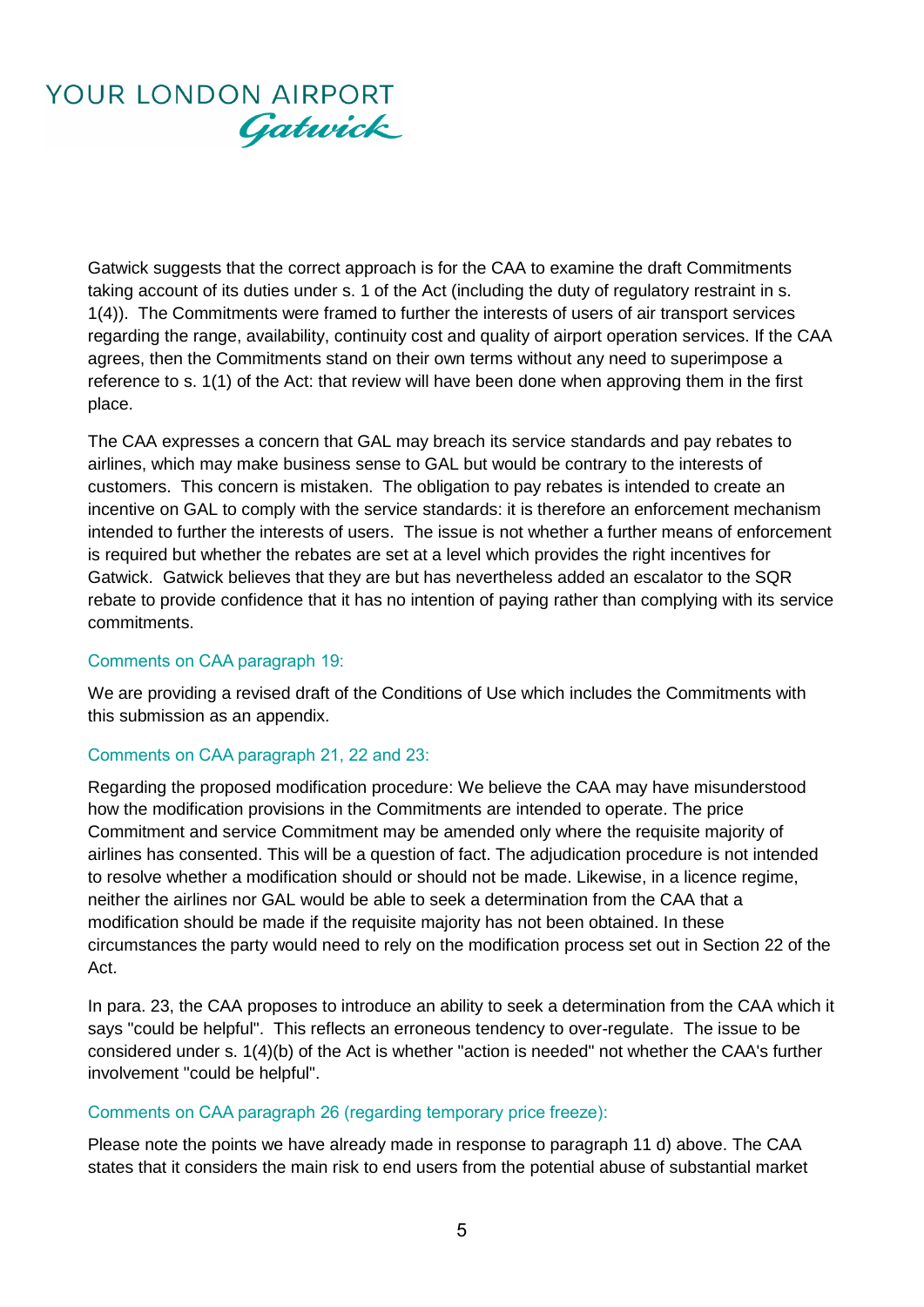

power will be around excessive prices, yet elsewhere the CAA has argued that there is unlikely to be any significant pass-through by airlines to passengers of any increase in airport charges. This suggests that, on the CAA's own reasoning, a temporary price freeze will not have the effect of protecting end users.

#### Comments on CAA paragraph 32

c) In a typical market in which capacity is becoming highly utilised and demand exceeds supply in peak periods, the expectation would be that prices will rise to signal the need for investment in additional capacity. The proposed adjustment mechanism in the Commitments price seeks to reflect this dynamic, since the long-term nature of the Commitments covers the early development period of the capacity expansion. The increase in airport charges ahead of the opening of a new runway does not represent "pre-funding" - it would be airport charges starting to reflect the real long run cost of the service delivered.

In designing the mechanic for the adjustment of charges, GAL has introduced several elements of conditionality and means of assurance. First, it is subject to Government support for a second runway which we would envisage coming through the adoption of a National Policy Statement following the recommendations of the Airports Commission. Second, the project would be subject to consultation with the ACC and CAA and thirdly costs that can be recovered must be reasonably incurred.

We should make clear that the 10 year amortisation period relates only to the planning and early stage development costs that would be incurred as operating costs, and might otherwise be passed through in a single year.

d) Failure to meet service standards results in a material cost to GAL, which we have provided would be further increased if there is a persistent breach of the standards. This is a very significant incentive on GAL to remedy any such breach, over and above the fundamental incentive to ensure that services meet passenger expectations, and support the growth of the airport. Contractual remedies remain available to airlines under the terms of the Commitments should GAL remain in breach or fail to follow an agreed remedial programme.

The draft heads of terms for the Commitments do not set out the procedures for measuring the individual service quality elements. The annexed draft Conditions of Use provide this largely reflecting the drafting of Annex H (as amended during the course of Q5).

e) In its original Commitments proposals GAL did not specify any level of capital expenditure. The Commitments were (and remain) based on a price and service undertaking to users, with GAL retaining the flexibility to manage its capital expenditure and operational activities as required to deliver these outcomes. A concern was aired by the CAA and airlines that there may be a risk of underinvestment without some further assurance in relation to capital expenditure. GAL has proposed several simple means of assurance: first, a minimum level of capital expenditure; second, transparency over the capital programme in particular over changes (if any) from the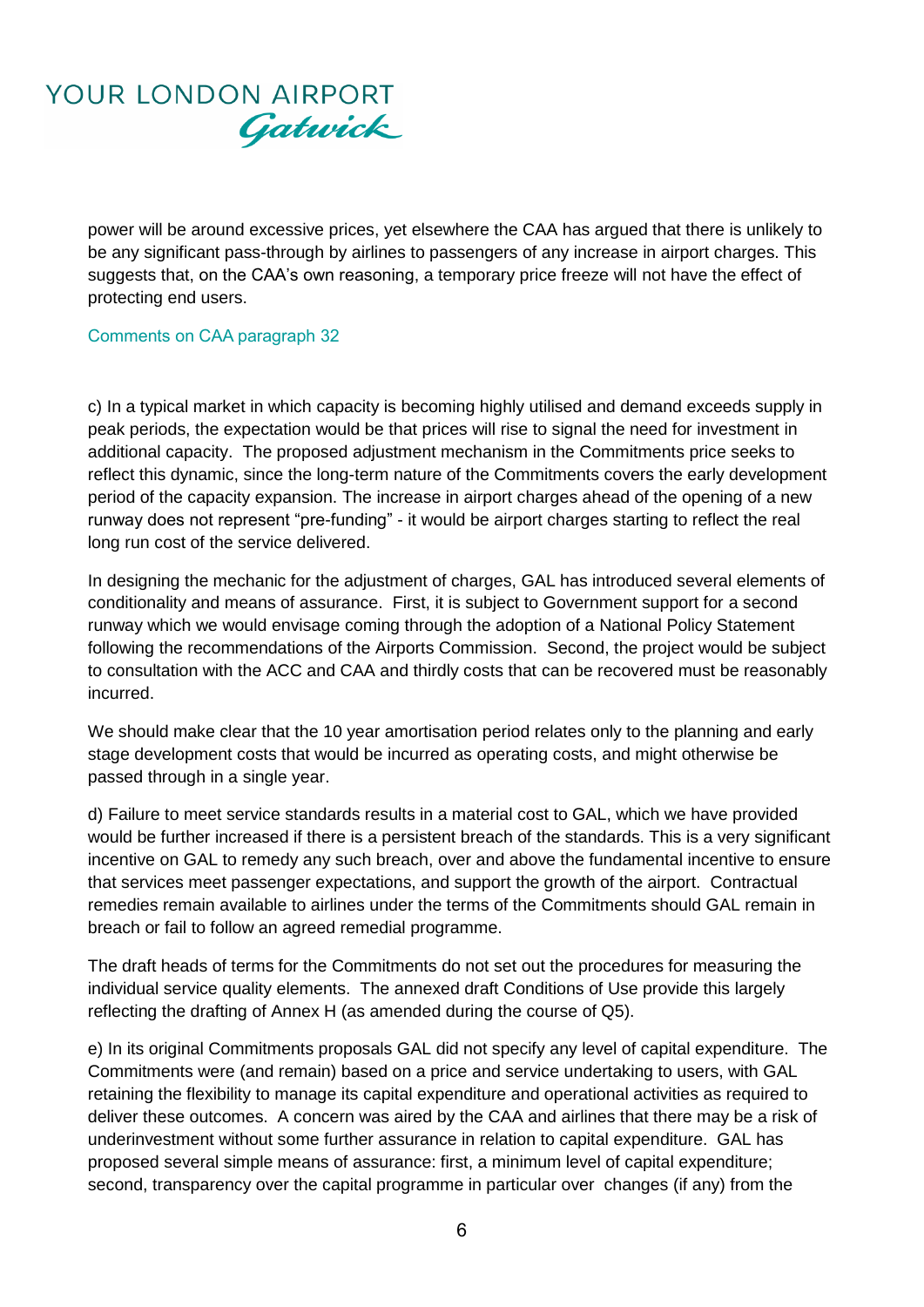capital programme currently set out; and third, a clear set of service quality (i.e. output) measures. To define or micro-manage more prescriptively the delivery of individual components of the capital programme would be to revert to detailed regulation and be utterly inconsistent with principle of the Commitments which is to create a more market based framework (whilst also providing assurances to users over-and-above those that would normally be expected of an airport operating in a purely commercial environment).

f) The Commitments are clear that, in addition to publishing this assessment of the value of its asset base, GAL will also provide the underlying assumptions including the initial asset base, depreciation, additions, disposals, indexation factors and other adjustments that may be relevant. This will enable any interested party - including the CAA - to verify GAL's calculation and, if they so wish, prepare a valuation on a different basis.

g) We question whether a licence condition on resilience will add anything to the good progress Gatwick has made and continues to make in developing contingency plans for, and coordinating responses to disruption and maintaining the operational resilience of the airport. The commercial and reputational impact of failing in this area are likely to render licence conditions superfluous. In recognition of the importance which both Government and the CAA attach to operational resilience, we have provided in the Commitments what we believe to be proportionate obligations in relation to an operational resilience plan and coordination of responses.

h) It is not clear that licence based restrictions are necessary in the light of the "contractual ring fence" provided by Gatwick's debt covenants. In so far as any comfort is required on financial resilience Gatwick can see that additional comfort might be improved by an obligation to give notice of any amendment to the debt covenants pertaining to credit rating. The debt covenants also include restrictions on business activities and, following the same logic, we see no benefit to licence based restrictions. We question the benefit of a parent undertaking particularly with the ownership structure of Gatwick. While in theory we can see the benefit of a continuity of service plan, in practice we are not convinced of its purpose. It is unrealistic to envisage that key operational knowledge will be lost in the event of financial distress. Bearing in mind the requirement for an aerodrome licence, the need to have an aerodrome manual and the business risk contingency plans which are already in existence, we believe any licence condition requiring a continuity of service plan should be very light touch.

### Comments on other provisions of the draft licence not covered above.

Condition 2: We do not believe the licence should be revocable in the event of Gatwick failing to comply with orders under the Competition Act 1998 or the Enterprise Act 2002. Those Acts contain sufficient enforcement powers, which do not need enhancing by the threat of removal of the licence. We see no reason why Gatwick should be subject to additional and enhanced remedies which other entities subject to those Acts are not exposed to.

Termination of the licence for non-payment of the CAA fees for carrying out its regulatory function and for failure to pay a penalty under section 52(1) or 52 (3) of the Act is wholly disproportionate. The CAA has other remedies available to it in these circumstances.